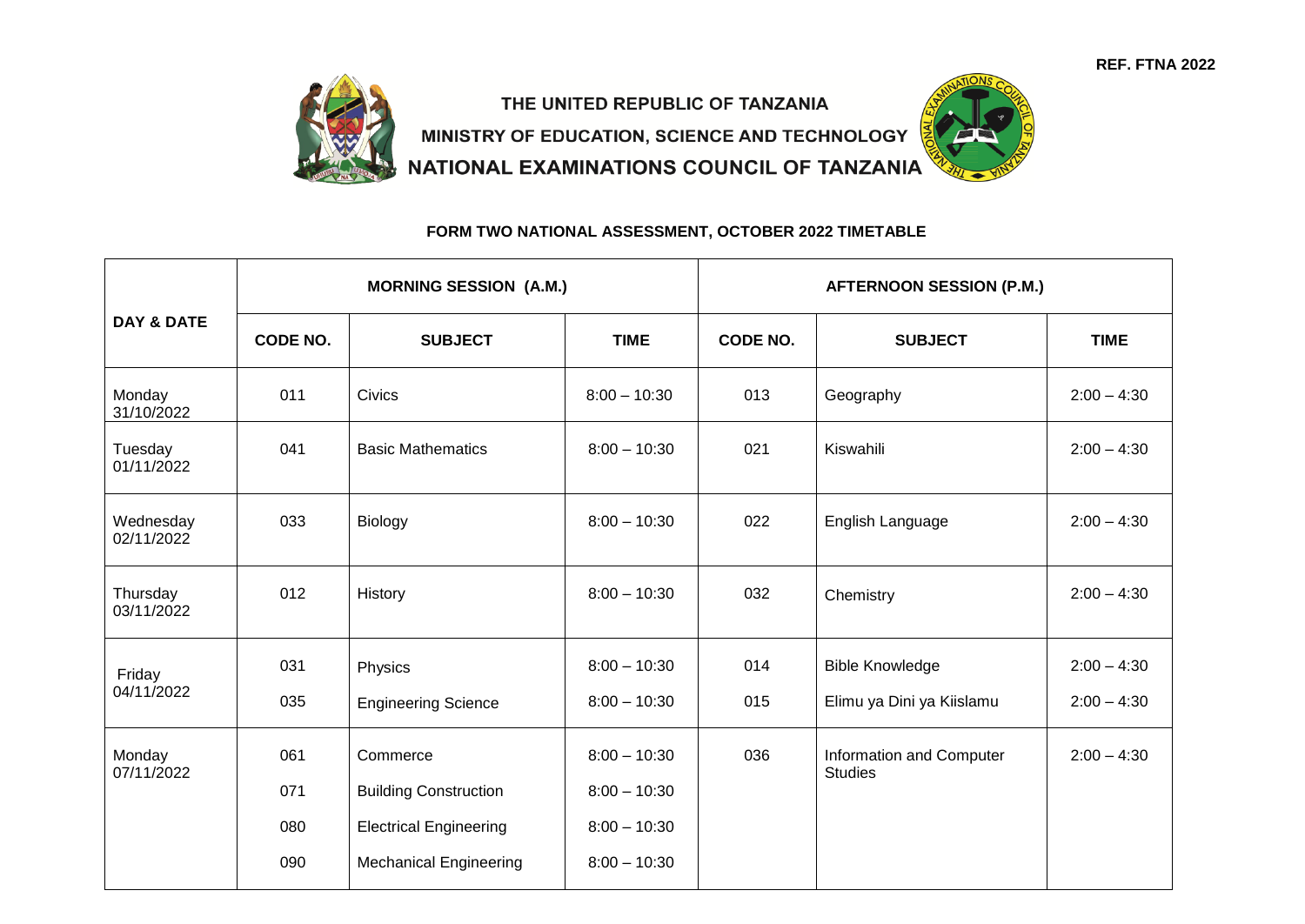| <b>DAY &amp; DATE</b>   | <b>MORNING SESSION (A.M.)</b> |                                                     |                | <b>AFTERNOON SESSION (P.M.)</b> |                               |               |
|-------------------------|-------------------------------|-----------------------------------------------------|----------------|---------------------------------|-------------------------------|---------------|
|                         | CODE NO.                      | <b>SUBJECT</b>                                      | <b>TIME</b>    | <b>CODE NO.</b>                 | <b>SUBJECT</b>                | <b>TIME</b>   |
| Tuesday<br>08/11/2022   | 062                           | Book- Keeping                                       | $8:00 - 10:30$ | 019                             | <b>Theatre Arts</b>           | $2:00 - 4:30$ |
|                         | 072                           | Architectural Draughting                            | $8:00 - 10:30$ | 023                             | French Language               | $2:00 - 4:30$ |
|                         | 081                           | Electronics and<br><b>Communication Engineering</b> | $8:00 - 10:30$ |                                 |                               |               |
|                         | 091                           | <b>Engineering Drawing</b>                          | $8:00 - 10:30$ |                                 |                               |               |
| Wednesday<br>09/11/2022 | 016                           | Fine Art                                            | $10:00 - 1:00$ | 017                             | Music                         | $2:00 - 4:30$ |
|                         | 026                           | Chinese Language                                    | $8:00 - 10:30$ | 025                             | Arabic Language               | $2:00 - 4:30$ |
|                         | 034                           | Agriculture                                         | $8:00 - 10:30$ | 042                             | <b>Additional Mathematics</b> | $2:00 - 4:30$ |
|                         | 073                           | <b>Civil Engineering Surveying</b>                  | $8:00 - 10:30$ |                                 |                               |               |
| Thursday<br>10/11/2022  | 050                           | Home Economics                                      | $8:00 - 10:30$ | 018                             | <b>Physical Education</b>     | $2:00 - 4:30$ |
|                         | 074                           | Woodwork<br>Painting<br>and<br>Engineering          | $8:00 - 10:30$ |                                 |                               |               |

 **IMPORTANT**: **1. Attention is called to 'Notice to Candidates' overleaf.**

 **2. Where contradictions arise; the day, time and duration shown on the question paper should be adhered to.**

 **3. Assessment will continue as scheduled even if it falls on a Public Holiday.**